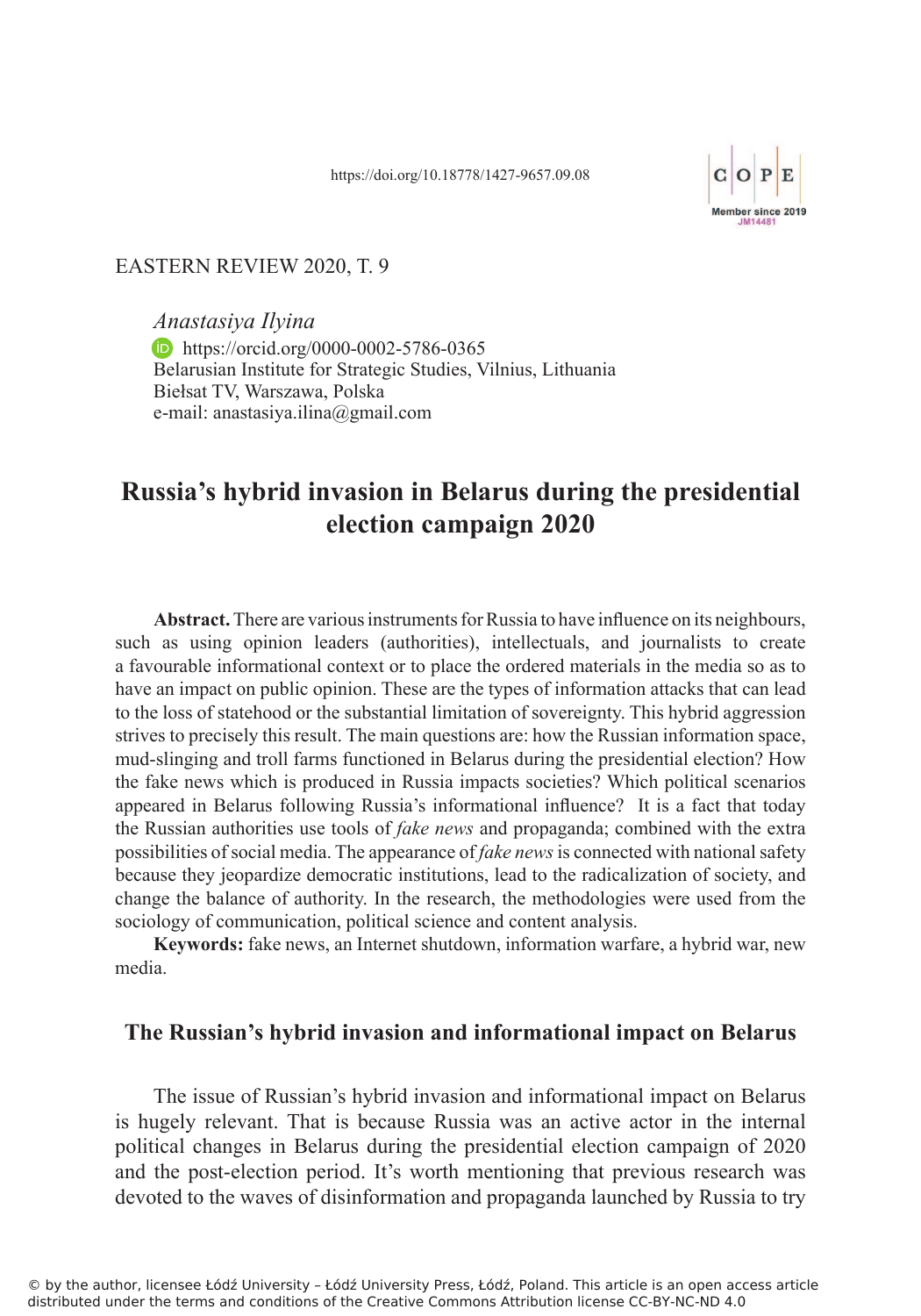and influence public opinion in Belarus. Firstly, the research of Andrei Yeliseyeu *Fundamental Shifts in Anti-Belarusian Disinformation and Propaganda: Analysis of Quantitative and Qualitative Changes* (EAST Center, April 2019) and *Sputnik Belarus's Propaganda and Disinformation: Narratives, Methods, and Trends* (EAST Center, March 2020); secondly, the collaborative study by Vasil Naumau, Anastasiya Ilyina, Katsiaryna Shmatsina entitled *The stalemate of deepened integration: analysis of the Russian anti-Belarus disinformation campaign in 2019* (College, 2020); thirdly, the research of the International Strategic Action Network for Security by Andrei Yelisieyeu *(Bela)Ru(s)sian propaganda: three key ways to discredit Svetlana Tikhanovskaya* (2020), by Alexey Kovalev, Yan Avesyushkin *How the Russian state media rescued Belarusian broadcasters from political pluralism* (2020) and Maria Avdeeva's *The Kremlin's Influence Operations: Working Out Countering Mechanisms for Eastern Partnership Member States* (2020) fourthly, the analytic reports of the Atlantic Council and Chatham House. Also, I would like to mention the  $4<sup>th</sup>/2020$  volume of New Eastern Europe which is launched by The Kremlin's hybrid war. Moreover, we need to take into account the books of Ukrainian authors *Hybrid war* by Yevgen Magda (2015) and *The war of Reality* by Dmytro Kuleba (2019). Definitely, the list of research about fake news is quite extensive, but I focused on the sources that deal with the region of Eastern Europe.

In my research, I would like to establish how Russia has actively been using the instruments of information and hybrid warfare in Belarus during the presidential election and especially the post-election period. The research hypothesis is that the Russian hybrid invasion is a continuation of Russian aggression against Georgia in 2008 and Ukraine in 2014. In this article, I provide analysis of existing relevant reports and research on the degree of misinformation and propaganda in Belarus as well as analysis of the content of selected articles from journalists, experts, and bloggers.

Internet connectivity was significantly disrupted in Belarus on election day and the following days. Belarusians have faced the reality of how to meet new challenges. There were two main reasons for the Internet's shutdown: to prevent alternative vote counting – Tikhanovskaya's united campaign called on voters to send ballot pictures to the Voice platform, where almost a million voters registered; and to prevent communication and coordination after the election. The internet and new media have never played such an important role as during this year's presidential campaign. First, alternative candidates actively used social networking during the campaign. In particular, the candidates Viktor Babariko and Valery Tsepkalo were promoted in the new media. The style of work of the SMM-team was similar to the work of a bot farm. While the media face of Valery Tsepkalo on social networks was his wife Veronika. Also in the first days after the election, thanks to telegram channels, the coordination of actions was carried out; and most importantly in the situation where independent media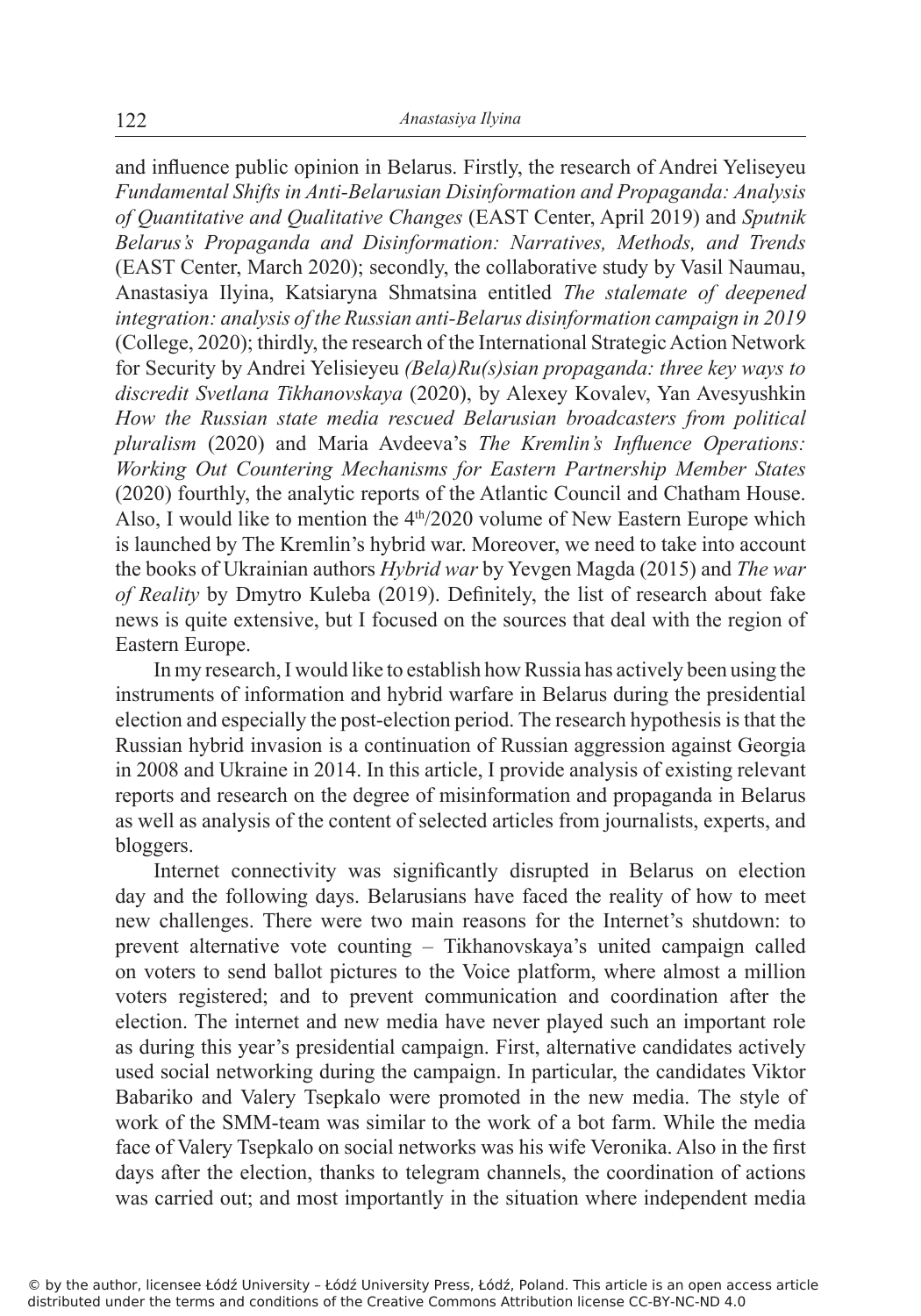was blocked, telegrams became a source of information for TV-channels (Belsat TV, TV Rain, Current time TV) as well. However, social media have traditionally been good places for fake news, bogus stories or Russian trolls.

In support of Lukashenko, the activity of pseudo-accounts in the comment sections of popular sites and social networks has noticeably intensified in the past couple of months. Tens and hundreds of "commentators" with the same type of posts suddenly swoop on individual news reports and notes. Even more interesting, according to researcher Andrei Yeliseyev, is that the largest of the groups of bots operating under the post of Krivosheev consistently promote the posts of Russian MP Leonid Slutskyi, head of the State Duma Committee on International Politics, which legitimized the Crimean referendum in 2014 by bringing in marginal European politicians.

#### **Not only soft power**

Ten days before elections, Belarusian authorities announced a criminal investigation against 33 mercenaries of Wagner PMC, a Russian security contractor involved in nefarious activities in places such as Ukraine, Syria, and Libya. A unit of the Belarusian KGB arrested the Russians in a sanatorium near Minsk, the Belarusian capital. Belarusian authorities claimed that 170 other militants are still at large across the country. It was a good picture for the state media, after the elections, all 32 mercenaries of Wagner PMC were transferred to Russia.

On the evening of the vote count, during a peaceful protest, Russian military correspondent Semyon Pegov was detained among the protesters. Media photos show Pegov being dragged by a Belarusian police officer into a police vehicle in an unconscious state. A week before the election, Pegov claimed on a Russian propaganda show, hosted by Vladimir Solovyev, that there were some training bases for nationalist militants in the east of Belarus, similar to the Ukrainian "Right Sector".

Following the announcement of the results of the vote and the lengthy protests, Lukashenko continues to manipulate the Russian threat. However, despite the strikes of employees, it is the Belarusian state TV channels that have adopted a rhetoric that Belarusian-Russian relations are under threat: as Lukashenko's opponents are ready to leave the CSTO, the Eurasian Union and the CIS. At the same time, telegram channels show that troops of the Russian National Guard, without identification markings, have already entered Belarus.

Pro-Russian forces in Belarus have begun to act and deliver plan B. The Kremlin has begun to use an alternative plan in case Lukashenko does not control the situation in the country. Among the main actors – The Republican Party of Labor and Justice (RPTS), The Liberal Democratic Party of Belarus (LDPB), and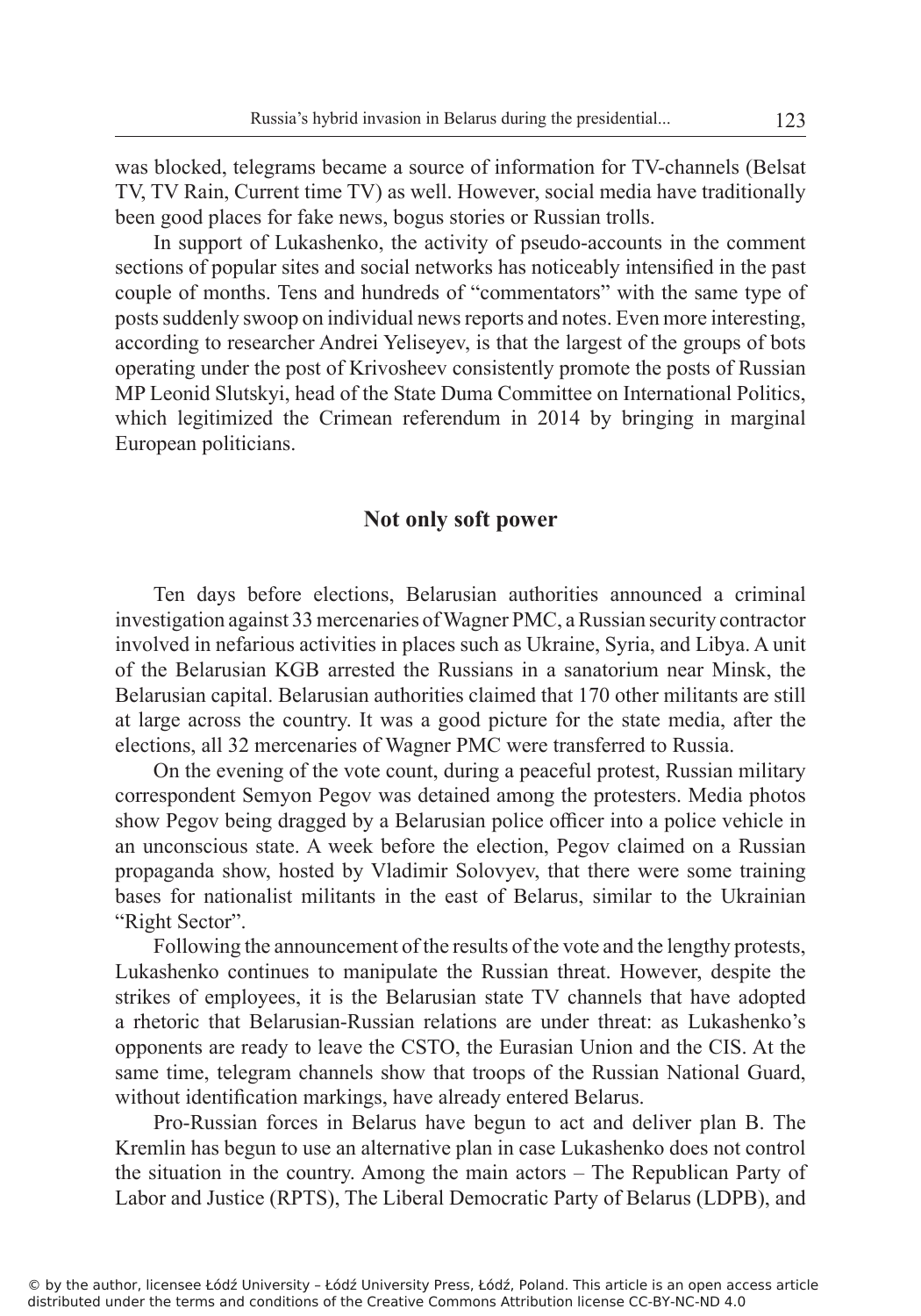the Civil Initiative "Union". Alexander Lukashok from RPTS whilst on-air on "Russia 1" unambiguously stated, they say, that healthy (read: pro-Russian) forces "will definitely join the game tomorrow". Oleg Gaidukevich, head of the LDPB and member of the Belarusian parliament, issued a statement on the creation of the "People's Patriotic Movement of Belarus". He stands for "the unconditional preservation and development of the Union with Russia and the CSTO" and the convening of an extraordinary parliamentary session. It was announced that "The People's Patriotic Movement is beginning to prepare and conduct constituent assemblies in all regions of the country and in Minsk". One of the points is to strengthen the role of the parliament. The most interesting thing is that in past elections Gaidukevich was Lukashenko's confidant.

Moreover, the Civil Initiative "Union" issued a statement, which says that in order to overcome the political crisis, a dialogue of the authorities "with all social movements of the country" is necessary. True, after a couple of sentences, there was clarification: such a dialogue should, first of all, go with civil forces and movements "united by a common Russian culture".

After more than 70 days of protests, Lukashenko's meetings with political prisoners and the release of some of them, the Union Civic Initiative has stepped up and announced the creation of a party which supports integration with Russia, and even recognizes the independence of South Ossetia and Abkhazia. This tendency is very dangerous because Lukashenko announced the Constitutional reform, and Russia is interested in this reform too, trying to expand the role of parties in the Belarusian parliament. Again we can see the Russian hybrid invasion because it will try to lead the pro-Russian elements into the Belarusian Parliament on the model of the Ukrainian example (oligarch Viktor Medvedchuk and his party Opposition Platform for Life). The second challenge could be Russia's use of its "sleeping network", which covers the whole of Belarus (sites that promote the Russian world, or the same civic initiatives that receive Russian grants) (College of Europe, 2020).

At the same time, Lukashenko and the state Belarusian media continue to warn of the "Western threat". In the situation when workers of state media (National State Television and Radio Company of Belarus) go on strike, Russia sends its professionals to replace these strikers.

According to the research of the International Strategic Action Network of Security (iSANS), Russia has begun a hybrid operation to establish control over the media, public space, security forces and the administrative institutions. Besides the Russian specialists who were invited to the country by Alexander Lukashenko to replace the Belarusian workers on strike, there has also been the activation of pro-Russian political elements of the network of Russian influence in Belarus – including the creation of the "People's Patriotic Movement of Belarus" by LDPB leader Oleg Gaidukevich and others. The experts of iSANS drew attention to the active coverage and support of all movements and statements of Valeriy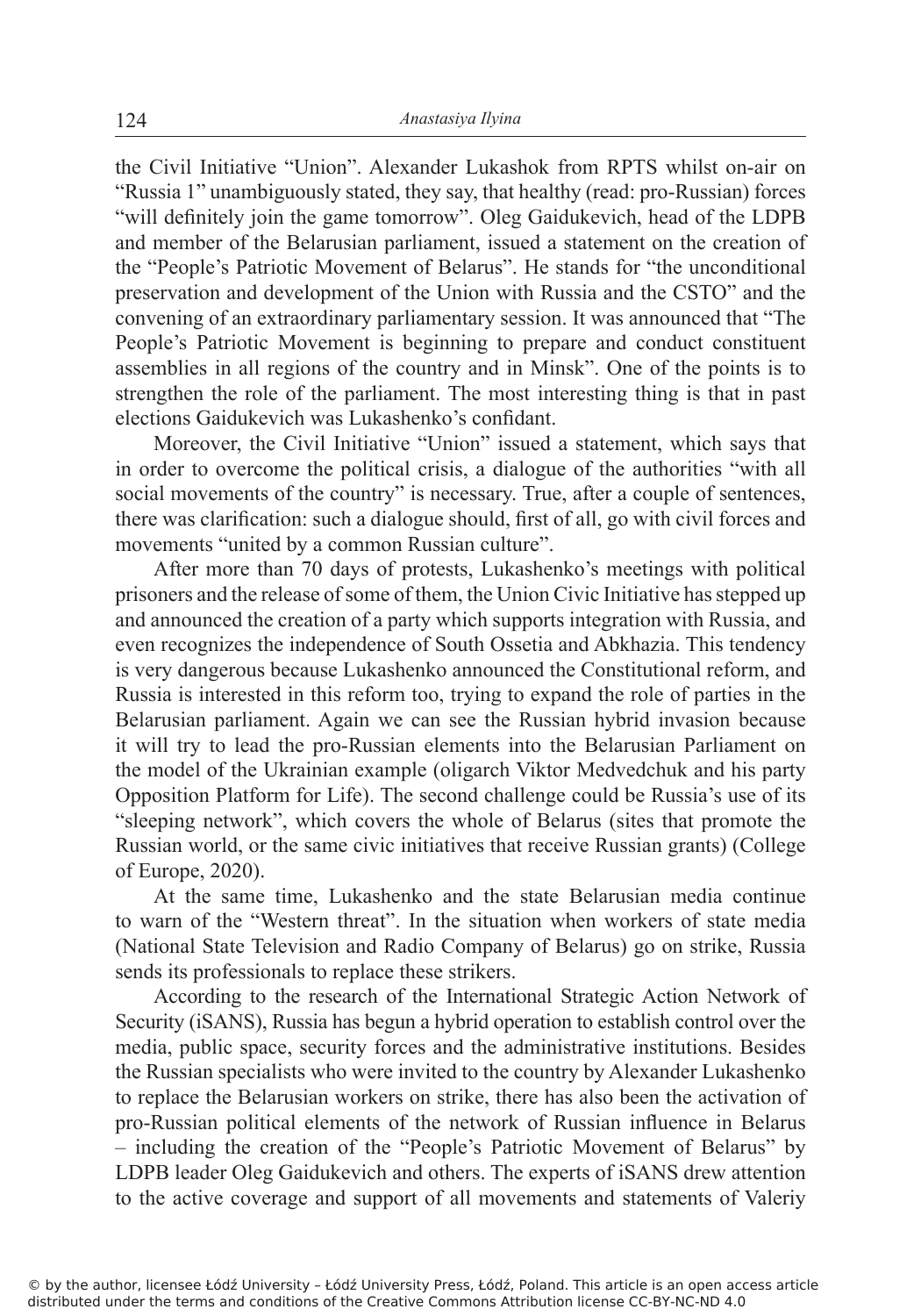Tsepkalo by RIA Novosti, which de facto already serves as his press service. iSANS specifies who came to Belarus as a Kremlin landing party. On Tuesday, August 18, a mobile television station (PTS) of the RT channel (MIA Rossiya Segodnya) was spotted in Minsk. On Wednesday, August 19, Internet users began to publish photos of the propagandist Irada Zeynalova in Minsk. The specialists from Russia were brought to state TV channels BT and ONT to replace striking and retired journalists and technical staff. Thus, television in Belarus, which was previously under the full control of the Belarusian authorities, has already been taken under Russian control. High-ranking curators from Moscow were also sent to the Sputnik Belarus office on August 19 with the task of "unifying the presentation of information" on the model of the Ukrainian agenda in 2014–2020. We can already see the first results of this work – wild propaganda videos that were launched on another state channel, STV, with the aim of demonizing Svetlana Tikhanovskaya. In fact, now the role of state TV channels is reduced to inciting civil conflict in Belarus. The posters and posts of a similar nature appeared on the streets of Belarus and on social media. Moreover, there have occurred "for Bat'ka" rallies, organized by activating pro-Russian forces. Their main aims are the formation of the Belarusian version of the "anti-Maidan", structuring the activities of the pro-Russian political wing on the territory of Belarus, juxtaposing the East and West of the country.

## **The European's position in relation to the Belarusian election**

Against this background, Europe's position "that the situation in Belarus is exclusively an internal conflict" looks faded. The consequences of this position may be stimulating direct contacts between the EU and Russia on the "Belarusian issue". Some EU officials have already expressed their readiness to take into account the interests of Moscow, and the influence of politicians who are inclined to solve the "Belarusian issue" not in Minsk, but in Moscow, is growing more and more. The strategic interest of the EU in Belarus is the absence of political conflict on its borders, the observance of human rights at an acceptable level, and the preservation of formal sovereignty. Russia's strategic interest is in keeping Belarus in its orbit and, at least, the status quo in bilateral relations (SG, CSTO, EAEU). The manoeuvring schemes between the West and Russia, which were used in 2008–2020, will not work. All this makes the positions of the officials in Minsk extremely vulnerable even in the short term. And this is without taking into account the sanctions and the economic consequences of the EU decision. But what is important is that the leader of democratic Belarus, Svetlana Tikhanovskaya, had meetings with two European leaders: President of France Emanuel Macron and Chancellor of Germany Angela Merkel, which gives her subjectivity in the international arena.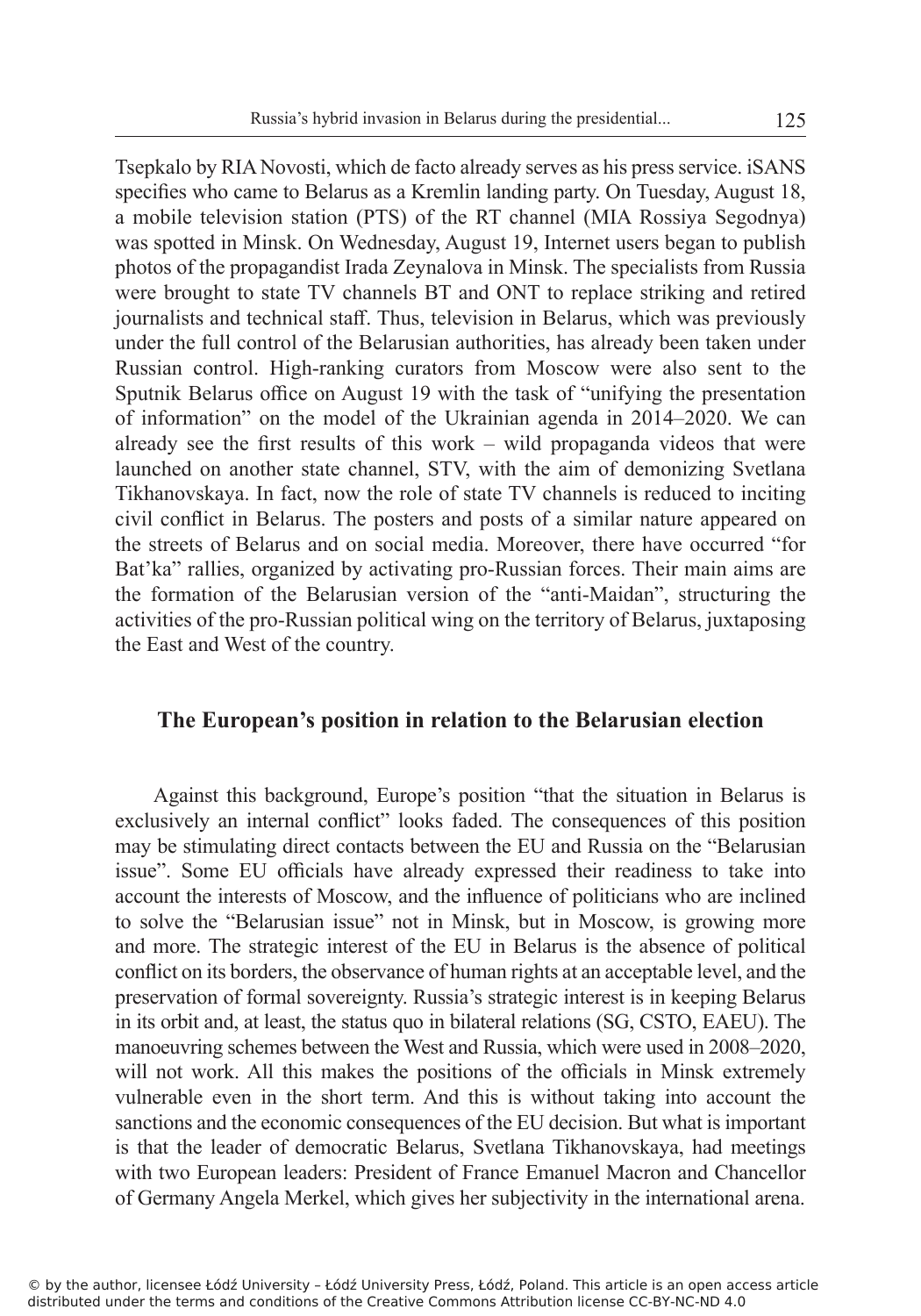Russia recognizes the presidential election as legitimate and Alexander Lukashenko as the winner. This was stated by Russian President Vladimir Putin in an interview broadcast on the program "News on Saturday" on TV channel "Russia-1". Prior to this statement, it was reported that Russia prepared a police force to assist Lukashenko if necessary. Responding to this, German Chancellor Angela Merkel said that she hopes that Russia is not using the law enforcement reserve created by Moscow. The Western countries still declare that a key task for the European Union (EU) is to help the Belarusian people without providing a pretext for further violence and Russian intervention. In addition, there are major anxieties about agreements with Russia, namely that the fate of the country will be decided without the participation of Belarus, at the level of Putin and Western negotiators. As a result, Belarus may become more dependent on Russia, losing all or part of its sovereignty. I remark that Putin supports Lukashenko as he supported Bashar al-Assad in Syria or Nicolás Maduro in Venezuela because he understands that Lukashenko will continue the integration process (I mean fistful diplomatic and economic help but also with a readiness for military support). It is clear that the vision that Lukashenko is the last bastion before Russification and the absorption of Belarus by Russia was completely false. The United States and Russia had competing geopolitical interests regarding Ukraine, but that was not the case with regard to Belarus. Steven Pifer also underlined that "there was no push in Minsk to join the European Union, and zero Belarusian interest in NATO" (Atlantic Council, 2020). This is characteristic of the Belarusian protest 2020 that the protest is definitely not for geopolitical choice as it was in Ukraine; it is for the right to have free and fair elections. For instance, the protestors still do not use the flags of the EU, U.S., or Russia, except during the rallies of regime supporters. This is a protest about democracy.

Lukashenko is drawing attention to the north-west corner of Belarus, singling out the city of Grodno near the border with Poland and Lithuania as a supposed target for Western efforts at destabilization. All this feeds his narrative that Belarus is in danger from NATO and the West who are supposedly both stirring up the protests and seeking to exploit disorder – and that this danger extends to possible military clashes (Chatham House, 2020).

## **The Kremlin's strategy**

Some experts' voices say that the Kremlin will not use military intervention to support Lukashenko. This is in part due to the fact that Russia is already providing assistance to Lukashenko: by offering its media resources, public criticism of Tikhanovskaya and the Coordination Council, as well as political statements demanding non-intervention of the European countries into Belarusian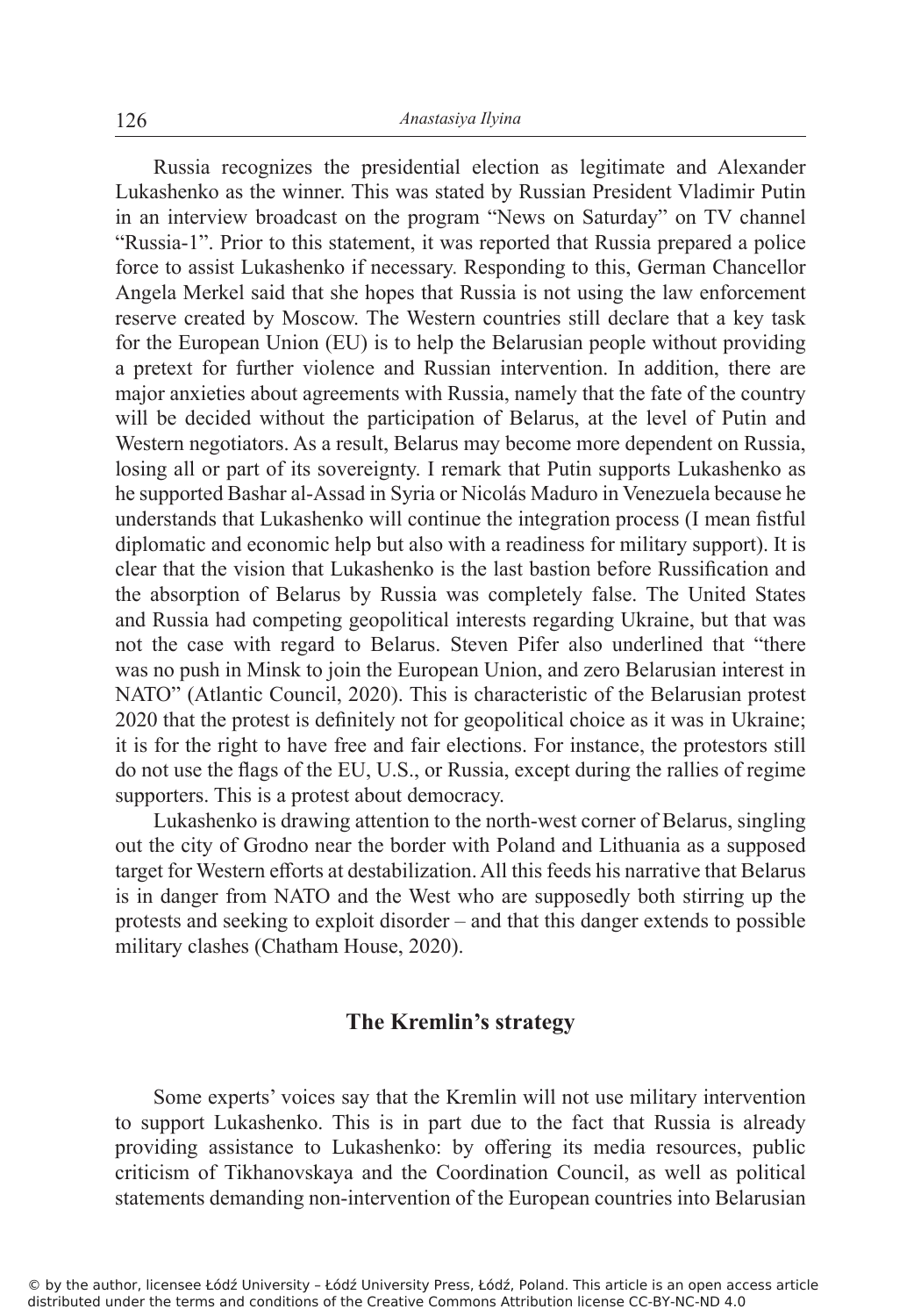affairs. All this is not because the Kremlin is interested in keeping Lukashenko in power. It's because now any support increases Lukashenko's debt to the Kremlin. If Lukashenko remains in power, he will be forced to pay off this debt for the rest of his term. Military intervention is directly opposite to what the Kremlin wants. After Lukashenko lets the Kremlin's operating managers into his realm, Putin has the opportunity to take control over both the civil and military administration in Belarus without any use of military forces. The experts of iSANS suggest considering the following scenario of the Russian impact on Belarus:

1. Non-intervention of the West and discredit of any European support to Belarusian society to make sure no Western alliance will be built around the demands for new and fair elections. This line is being pursued by Sergey Lavrov and the Kremlin's media.

2. Imposing a change in the composition of the Coordination Council: to include a group of high-profile politicians, loyal to the Kremlin instead. Such people on the Coordination Council will clearly ensure the preservation of relations between Moscow and Minsk in the Kremlin's interest. These people will completely fit Putin's expectations should Lukashenko be 'hospitalized' (thus making new elections inevitable). Removing Tikhanovskaya from the scene or completely side-lining her.

3. Driving Lukashenko deeper into debt to Kremlin.

4. Sending more Moscow media workers, political strategists, FSB groups, cybersecurity experts (etc.) to Minsk to seize control over all the state apparatus (regardless of whether Lukashenko remains in power in the next three months or not).

5. Shaping an attractive image of further integration with Russia within Belarusian society (Morozov, 2020).

I suggest considering the following scenarios for the development of the Belarusian political crisis. The pessimistic scenarios imply that Lukashenko remains in power, Western countries don't recognize the election result but *de facto* continue to be in contact with the usurper. First of all, Lukashenko is being harassed by personal sanctions. The next negative scenario is that Lukashenko remains on his post for a transitional period, up to one year (something like that was offered to the former Ukrainian President Viktor Yanukovych in 2013). The Belarusian regime uses this time to hold a referendum to legalize or withdraw financial savings. One of the negative scenarios could be that new elections are scheduled, in which the winner is not an open but a pro-Russian candidate. The realistic scenario could be some hybrid scenario. And the last – the optimistic scenario that a new election is scheduled as a result of which the independent candidate wins, holds parliamentary and local elections, returns to the 1994 Constitution (given that some experts compare the events in Belarus with the Ukrainian Maidan 2004, such a scenario is possible in a few years).

Whatever scenario unfolds, today we can conclude that due to protest against the false result of the presidential election the nation has awoken (thousands of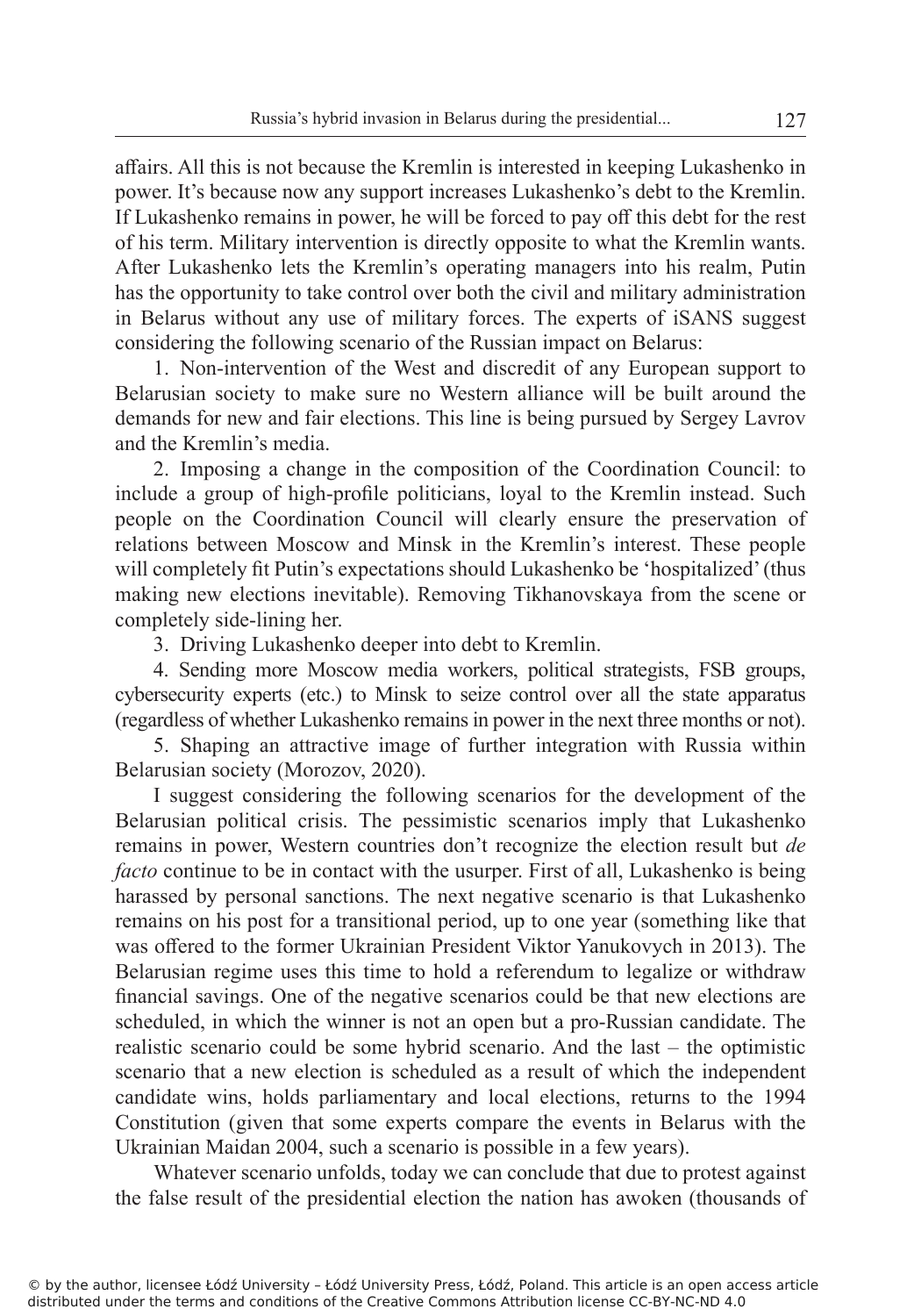people accept national symbols and struggle for the democratic values). One more result of the Belarusian revolution is the strengthening of the working movement (Despite the repression, dozens of factories joined the national strike). And another interesting thing is that this revolution has a women's face. I mean that not just the main opponent was a woman, Svetlana Tikhanovskaya, or her united campaign consisted of women but that the Belarusian women and girls actively organized women's chains of solidarity and marches against police violence and election fraud. This can lead to changing the role of women in Belarusian society, to developing women's empowerment in political leadership and policymaking.

In the situation of Lukashenko keeping his power, the main challenges will be the huge waves of emigration from the country, first of all, competitive and highly- -skilled workers. And the most obvious risk isthat the Belarusian regime will remain a military dictatorship with signs of totalitarianism. And it is not only a matter of strengthening the powerful repressive apparatus, but achieving total control of the Internet and the destruction of independent media and the public sector.

In conclusion, it is noted that the Kremlin does not intend to release Georgia, Ukraine, and other post-Soviet countries, even after the military conflicts in the territories. The Kremlin does not intend to leave Belarus. Although the hot stage of the conflict in Belarus has not begun: Russia has not openly introduced an army. Vladimir Putin is using the tactics of "creeping occupation", which has been actively deployed through the tools of information warfare, the involvement of Russian propagandists, and the promotion of pro-Russian political initiatives. All these activities are elements of a hybrid invasion, honed as the Kremlin reviewed the lessons after Georgia and Ukraine. These lessons alas were not learnt by the Belarusian society regardless of the fact that it does assess the political changes in their own country through a geopolitical prism.

## **References**

- Atlantic Council. 2020. *Is Putin about to make a costly mistake in Belarus?*, https://www. atlanticcouncil.org/blogs/ukrainealert/is-putin-about-to-make-a-costly-mistake-in -belarus/ (accessed 11.02.2021).
- Avdeeva, M. 2020. *Kremlin's Influence Operations: Working Out Countering Mechanisms for Eastern Partnership Member States*, https://isans.org/articles-en/kremlinsinfluence-operations-working-out-countering-mechanisms-for-eastern-partnershipmember-states.html (accessed 11.02.2021).
- Chatham House. 2020. *By Inventing Military Threats, Lukashenka Is Playing with Fire*, https://www.chathamhouse.org/2020/08/inventing-military-threats-lukashenkaplaying-fire?fbclid=IwAR1IwDRaQQ640SEzqYEjtFLJ4CjiVkUVQwrBF9D0qIj0 bdEhlsr2khnA7bg&utm\_content=belarus-lukashenka-war&utm\_medium=organicsocial&utm\_source=facebook.com (accessed 11.02.2021).

© by the author, licensee Łódź University – Łódź University Press, Łódź, Poland. This article is an open access article distributed under the terms and conditions of the Creative Commons Attribution license CC-BY-NC-ND 4.0